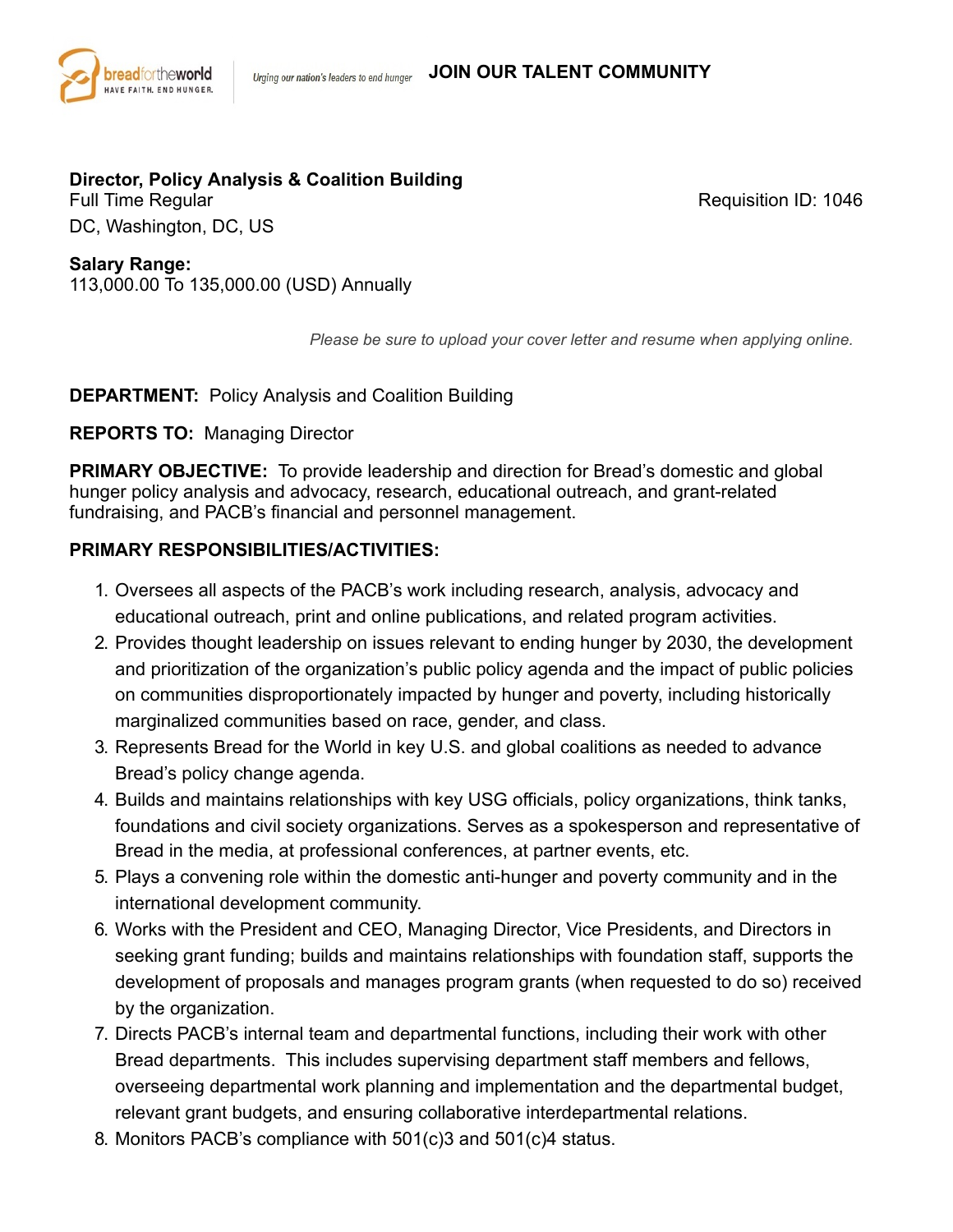- 9. Participates in Strategy Council meetings.
- 10. Prepares materials for and represents the department at Board meetings.
- 11. Supports long-range and three-year strategic planning of the organization.
- 12. Chairs internal work groups, integrated campaigns and performs other duties as requested by the Managing Director.

# **SECONDARY RESPONSIBILITIES/ACTIVITIES:**

Represents department in special internal or external meetings as required.

## **SUPERVISION EXERCISED:**

Oversees department staff members, volunteers, consultants or vendors

## **SKILLS/KNOWLEDGE REQUIRED:**

- Graduate degree with minimum of 10 years' experience in a related field with progressively responsible work experience.
- Commitment to the mission and faith basis of Bread and the ability to communicate the case for supporting the organization's mission.
- Deep understanding of domestic and international hunger and poverty issues.
- Strong understanding of racial and gender inequities exacerbating hunger and poverty rates and ability to communicate viable technical solutions to redress these inequities.
- Experience building coalitions to support policy advocacy goals.
- Strong network of contacts and relationships in the global and/or domestic hunger space.
- Ability to seek and manage grants.
- Experience managing and coaching a department or team demonstrating strong, collaborative management skills and the ability to work in a fast-paced environment on a multitude of issues simultaneously.
- Computer literacy.
- Strong writing, editing and verbal communication skills, including ability to identify and engage target audiences and communicates complex ideas or issues tailored to the audience, using appropriate formats and media.
- Strong public speaker.
- Working knowledge of 501(c)3 and 501(c)4 regulations.
- Ability to work independently as performance and outcomes are monitored by executive leadership.
- Ability to formulate short-range and long-range policy recommendations that have significant impact, requiring consultation with organizational leaders and external partners to determine appropriate solutions.
- Ability to communicate highly complex information at a national and international level to external contacts to influence results and achieve strategic goals for multiple units.
- Experience approving decisions that commit financial and human resources to a course of action (60% tactical; 40% strategic decision making), which is subject to executive review.
- Personable, trustworthy, diplomatic, and perceived as such by colleagues and direct reports.